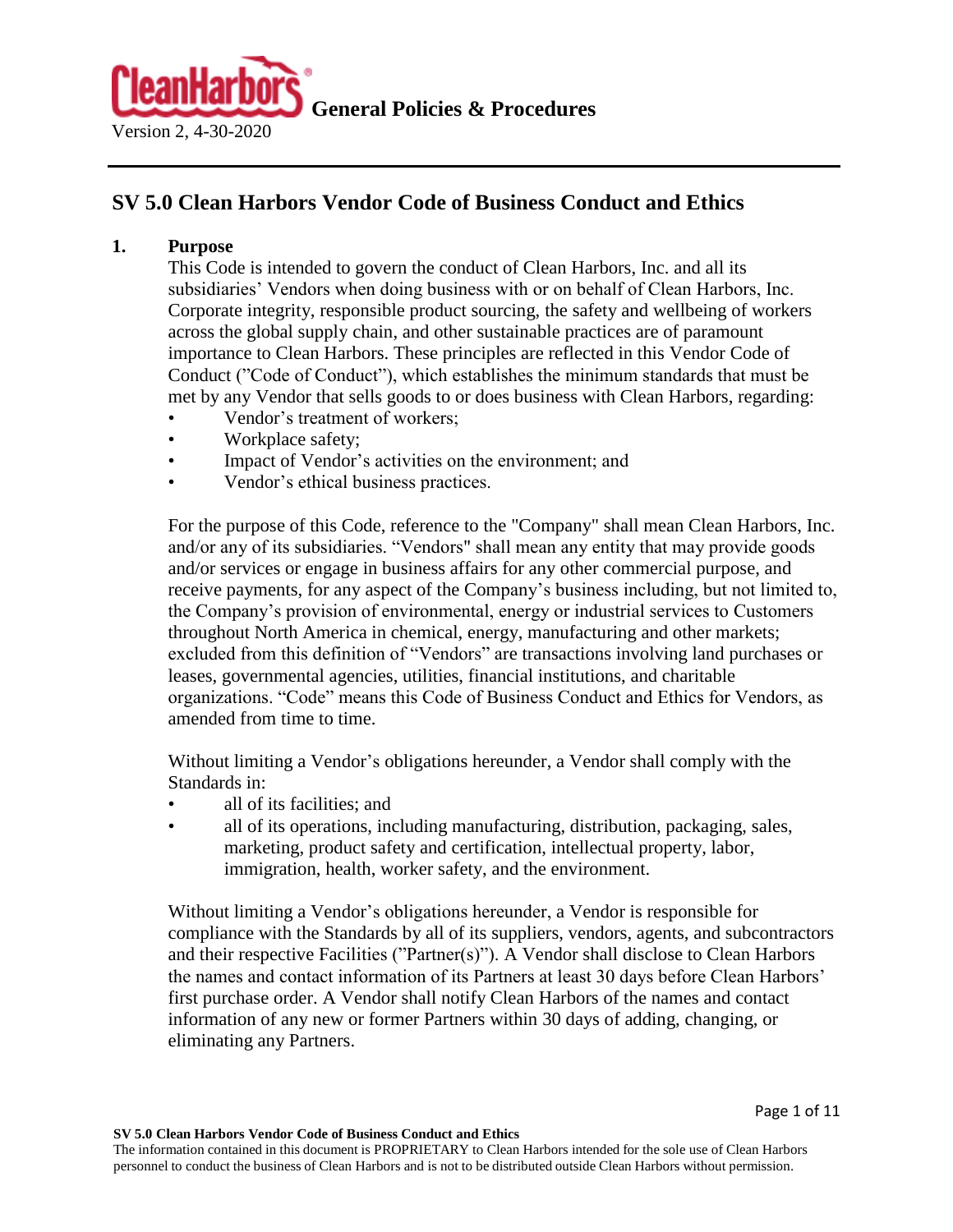

Version 2, 4-30-2020

# **2. Code Statement**

The Company is committed to ensuring that all working conditions in its business operations are safe, that workers are treated with respect and dignity, and that all work activities are performed in a sustainable, environmentally responsible manner and in accordance with the Company's environmental, health, safety and social responsibility compliance standards. By upholding its core values, the Company earns the trust of its stakeholders and creates shared value.

Vendors are expected, in all their activities, to maintain high ethical standards, act with integrity, trust, respect, honesty and teamwork and to operate in full compliance with applicable laws, rules and regulations of the countries in which they operate. This Code goes further, drawing upon internationally recognized standards in order to advance social and environmental responsibility.

While this Code deals with major areas of concern, it cannot cover every situation which may arise. Vendors are expected to exercise their own best judgment and discretion within the parameters of this Code, keeping in mind the high standards to which the Company is committed.

### **3. Workplace Standards and Practices and Compliance with the Law**

Vendors of products or services produced in or provided from the United States shall comply with all applicable federal, state, and/or local laws and regulations in every jurisdiction in which the Vendor conducts business with, or on behalf of, the Company. Vendors of products or services produced or provided from outside the United States shall comply with applicable laws and regulations of the applicable countries. However, regardless of relevant laws and regulations, Vendors must uphold the human rights of all workers by treating them with dignity and respect. Local laws may in some instances be less restrictive than the guidelines set forth in this Code. Vendors are expected to comply with this Code, even if the conduct would otherwise be legal under applicable local laws. If local laws are more restrictive than this Code, Vendors are expected to, at a minimum, comply with applicable local laws.

Vendors retained by the Company and their agents and permitted subcontractors, are fully responsible for the quality, performance, behavior, supervision and protection of their personnel. The Company retains the right in its absolute discretion to require the removal of any personnel or a contractor or subcontractor from a job site in appropriate circumstances, for example: (a) if there is reasonable cause to believe a person is under the influence of alcohol, illegal or unauthorized drugs or other substances that adversely affect that person's work or create a safety risk; (b) commission of an illegal act; (c) threatening or harassing the public or a Company employee, or otherwise engaging in abusive or disruptive conduct; (d) violation of a Company Code; or (e) performing an unsafe act.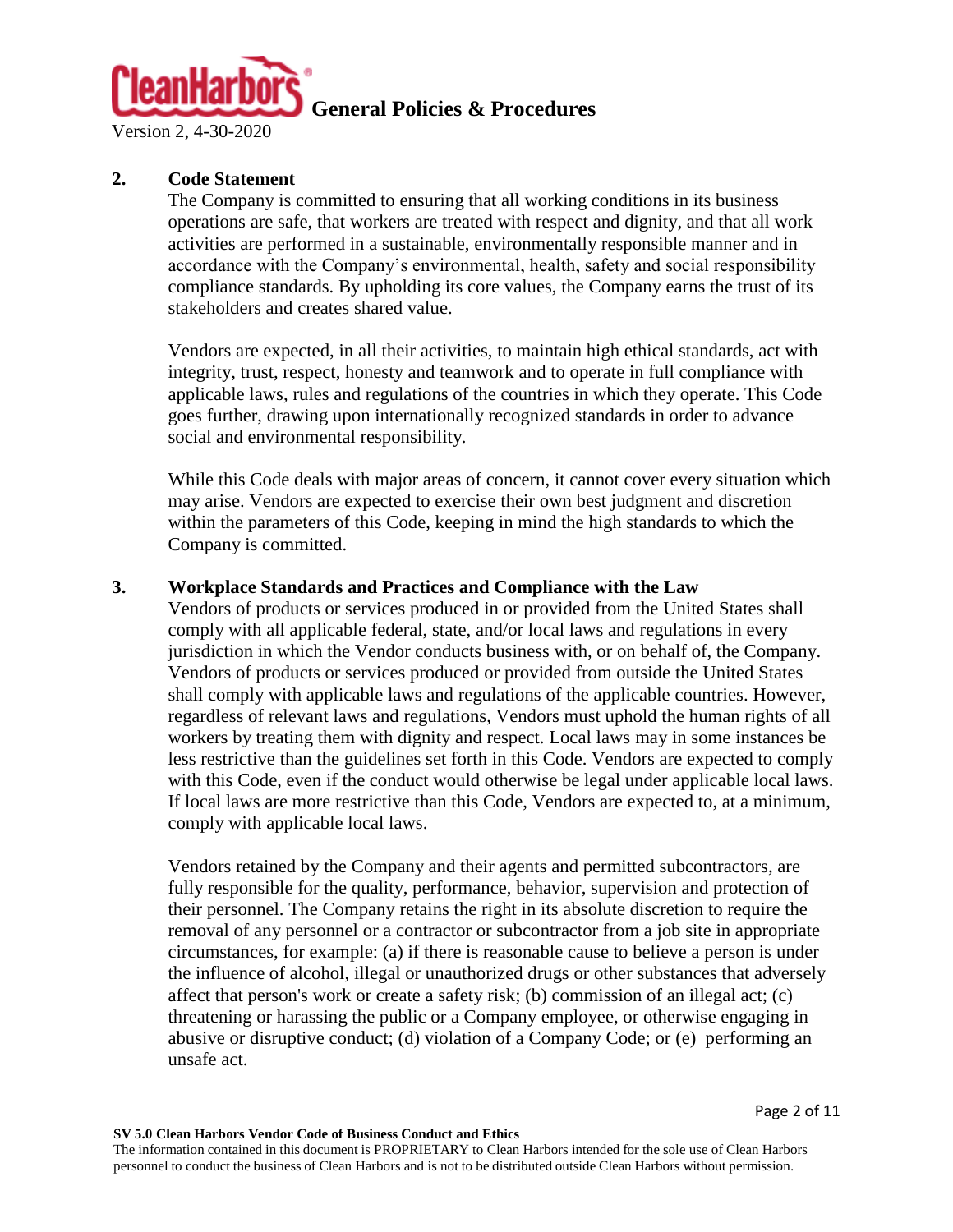

# **A. Slavery and Human Trafficking**

All labor must be voluntary. A Vendor shall not support or engage in slavery or human trafficking in any part of its supply chain. Without limiting a Vendor's obligations hereunder, a Vendor shall not, and shall ensure that its Partners do not, support or engage in, or require any:

- compelled, involuntary, or forced labor;
- labor to be performed by children;
- bonded labor;
- indentured labor; and
- prison labor.

# **B. Compliance and Documentation**

A Vendor shall implement and maintain a reliable system to verify the eligibility of all workers, including age eligibility and legal status of foreign workers. A vendor shall implement and maintain a reliable recordkeeping system regarding the eligibility of all workers.

# **C. Non-Discrimination**

Vendors are expected to judge their employees and subcontractors based upon their ability to do their jobs and not upon their physical and/or personal characteristics or beliefs, affirming the principle of no unlawful discrimination based on color, religion, national origin, sex, age, disability, veteran status, pregnancy, sexual orientation, gender identity or expression, or any other reason prohibited by applicable law.

# **D. No Harassment**

Vendors shall treat every employee with respect and dignity and shall not subject any employee to physical, sexual, psychological or verbal harassment or abuse.

# **E. Wages and Benefits**

A Vendor must compensate all workers with wages, including overtime premiums, and benefits that at a minimum meet the higher of:

- The minimum wage and benefits established by applicable law;
- Collective agreements;
- Industry standards; and
- An amount sufficient to cover basic living requirements.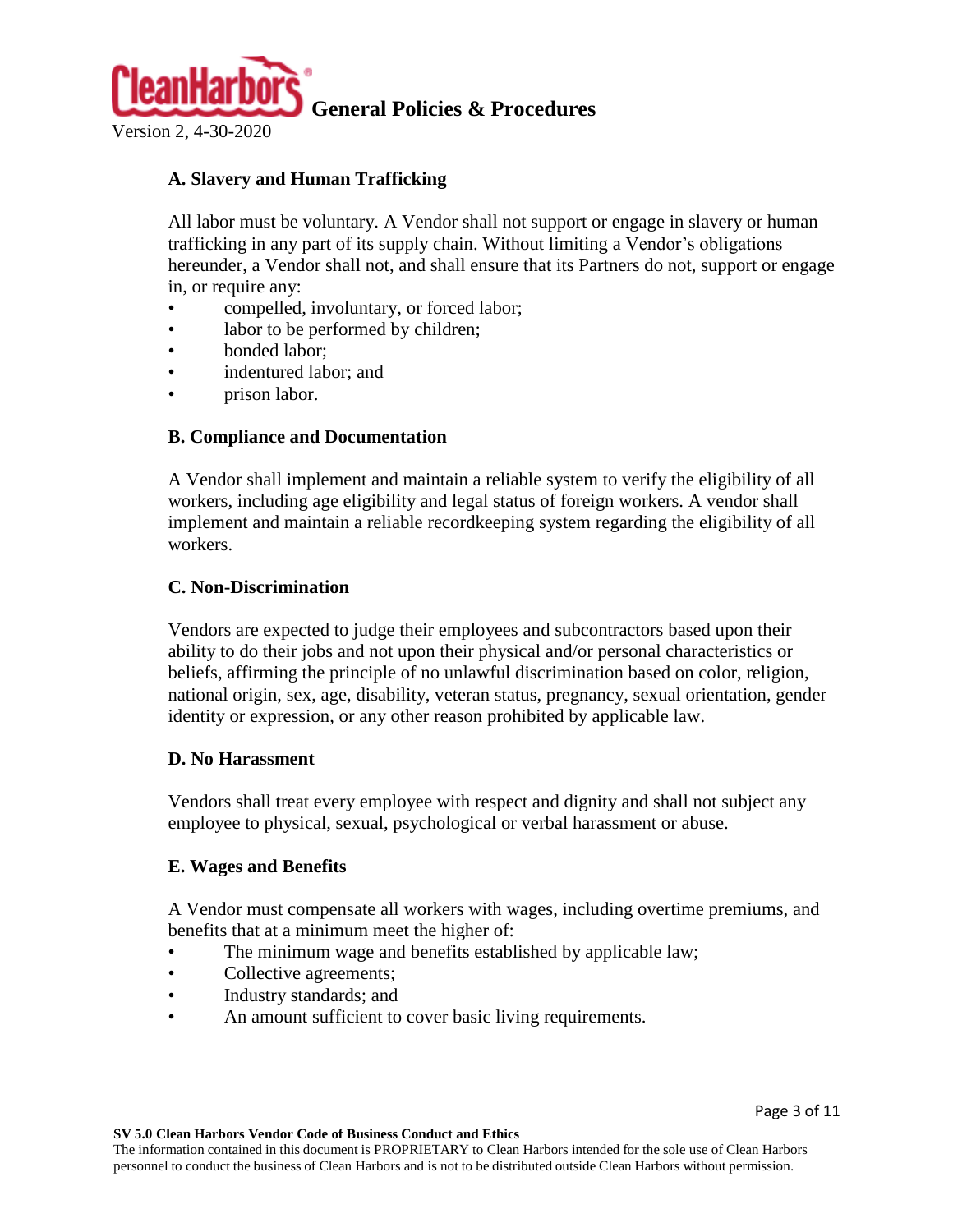

A Vendor shall make wage payments at least monthly and provide benefits on a timely basis. A Vendor's obligation to compensate and provide benefits applies to all workers at all times, including during periods of training, apprenticeship, and probation.

# **Documentation**

A Vendor shall:

- Provide proof of payment to workers in the workers' native language showing hours worked, wage amounts and rates (regular, overtime, and bonus), and deductions;
- Ensure that proof of payment is accurate, is clearly calculated, and enables workers to quickly verify the amount of payment and method of calculation; and
- Maintain proper documentation of wage payments for their internal records.

# **Deductions**

A Vendor shall not make any deductions from wages, except those allowable by law (for example: income tax withholding).

### **Identification Papers**

Without limiting a Vendor's obligations hereunder, a Vendor shall not require any worker to surrender control over:

- Original Identification papers or documents giving a foreign worker the right to work in the country;
- Original Identification papers or documents, such as a passport, giving a foreign worker the right to enter or leave the country; or
- Original documents, such as a birth certificate, evidencing the worker's age.

# **Financial Obligations**

Without limiting a Vendor's obligations hereunder, a Vendor shall not, whether or not as a condition to the right to work, require any worker (or worker's spouse or family member) to, directly or indirectly:

- Pay recruitment or other fees or other amounts (monetary or in-kind);
- Incur debt.
- Make financial guarantees; or
- Incur any other financial obligation.

# **Freedom to Terminate Employment**

Without limiting a Vendor's obligations hereunder, a Vendor shall allow workers to terminate their employment or work arrangement:

- Without restriction; and
- Without the threat or imposition of any discipline, penalty, retaliation, or fine or other monetary obligation.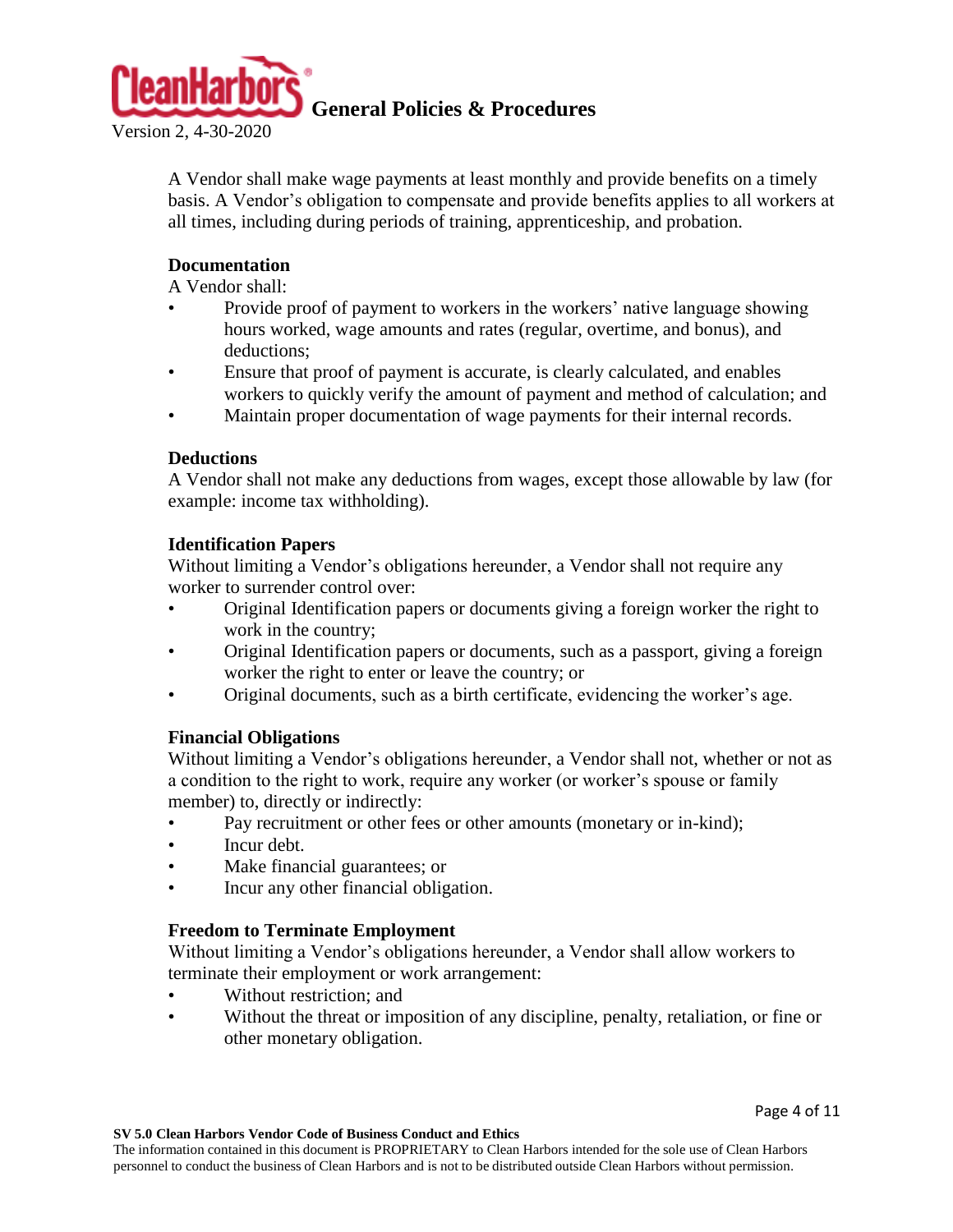

Version 2, 4-30-2020

# **Freedom of Movement**

Without limiting a Vendor's obligations hereunder, a Vendor shall ensure that workers have the right to freedom of movement without:

- Delay or hindrance
- The threat or imposition of any discipline, penalty, retaliation, or fine or other monetary obligation.
- Worker freedom of movement rights include each worker's right to leave the Facilities without retaliation:
	- At the end of each workday;
	- Based on reasonable health and safety-related justifications; and
	- Based on any reasonable circumstances, such as personal or family emergencies.

### **Freedom of Association and Collective Bargaining**

A Vendor shall respect, and shall not interfere with, the right of workers to decide whether to lawfully associate with groups of their choice, including the right to form or join trade unions and to engage in collective bargaining.

Without limiting a Vendor's obligations set out above, a Vendor shall not:

- Take any action to prevent or suppress the workers' exercise of freedom of association or collective bargaining rights;
- Discriminate or retaliate against, or discipline or punish, any worker who supports or exercises freedom of association or collective bargaining rights;
- Discriminate or retaliate against, or discipline or punish, any worker who raises collective bargaining compliance issues; or
- Discriminate or retaliate against, or discipline or punish, any worker based on union membership or the worker's decision to join or not join a union.

# **4. Health, Safety and Environmental Practices**

Safety is always the Company's first consideration. A Vendor shall implement general procedures and safeguards to prevent workplace hazards, and work-related accidents and injuries, including procedures and safeguards to prevent industry-specific workplace hazards, and work-related accidents and injuries.

General and industry-specific procedures and safeguards include those relating to:

- Health and safety inspections;
- Equipment maintenance;
- Maintenance of Facilities;
- Worker training covering the hazards typically encountered in their scope of work;
- Fire prevention; and
- Documentation and record keeping.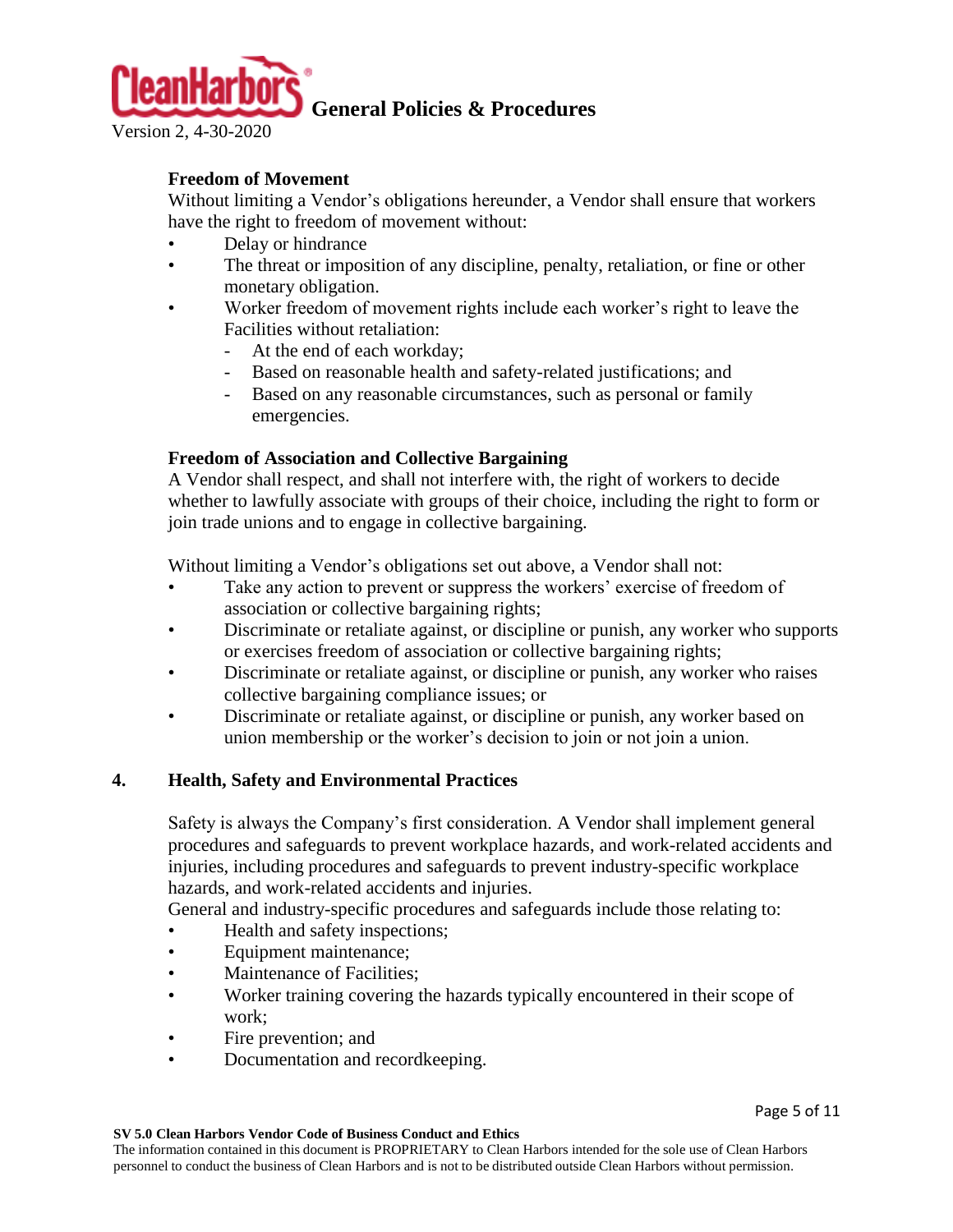

Version 2, 4-30-2020

A Vendor shall provide a safe, healthy, and sanitary working environment. Vendors must apply safe work practices (including regulatory and contract specific requirements) and hold high regard for the quality of the environment in its conduct of all activities and exercise good judgment in work decisions. Vendors performing work on Clean Harbors or Clean Harbors' customers' property must encourage health, safety and environmental consideration in every aspect of their work processes and in the attitude and behavior of all their employees.

A Vendor shall provide workers adequate and appropriate personal protective equipment to protect workers against hazards typically encountered in the scope of work.

For a safe, healthy, and sanitary working environment, all Vendor facilities should:

- Ensure that all Facilities meet all applicable building codes and industry design and construction standards;
- Obtain and maintain all construction approvals required by law;
- Obtain and maintain all zoning and use permits required by law;
- Without limiting a Vendor's obligations hereunder, a Vendor should ensure that all Facilities have:
	- An adequate evacuation plan;
	- Adequate, well-lit (including emergency lighting), clearly marked, and unobstructed emergency exit routes, including exits doors, aisles, and [firerated enclosed] stairwells;
	- A sufficient number of emergency exit doors, which are located on all sides of each building, are unlocked (from the inside), and are readily opened [with a push bar with minimal force and] from the occupied side and swing in the direction of emergency travel;
	- Visible and accurate evacuation maps posted in the local language, and including a "you are here" mark;
	- Adequate ventilation and air circulation;
	- Adequate lighting;
	- Adequate first aid kits and stations;
	- Adequate fire safety, prevention, alarm, and suppression systems;
	- Adequate access to potable water; and
	- Adequate access to private toilet facilities.
	- Posted safety rules, inspection results, incident reports, and permits, in each case, as required by law.

If a Vendor provides dining facilities for its workers, it shall provide safe, healthy, and sanitary facilities (including food preparation and storage areas) that comply with all the standards set out in the Health and Safety section of this Code of Conduct. Without limiting a Vendor's obligations hereunder, a Vendor shall obtain and maintain all food preparation permits and health certificates required by law.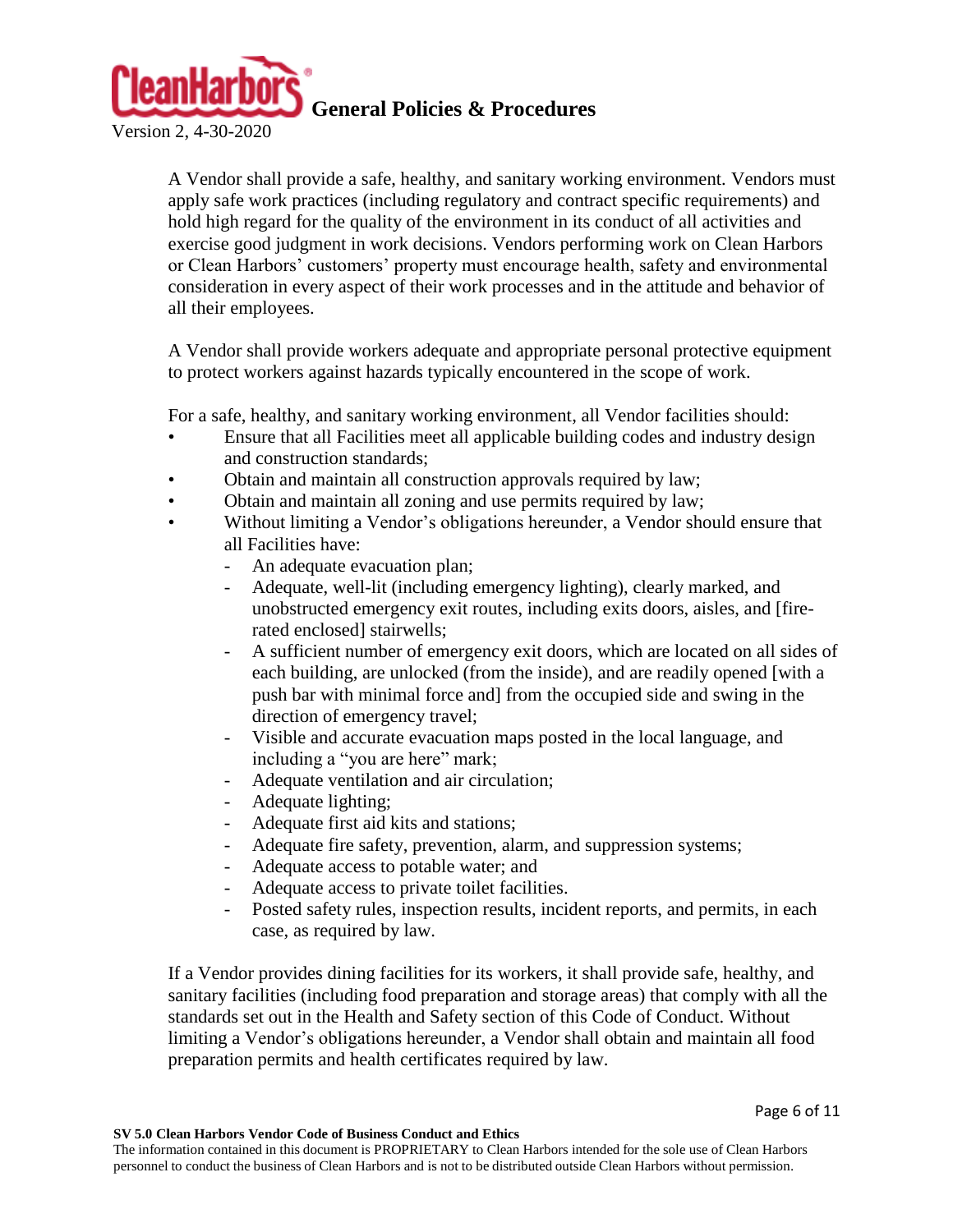

Version 2, 4-30-2020

Adverse effects on the community, environment, and natural resources are to be minimized while safeguarding the health and safety of the public. Vendors are required to complete all requisite health and safety training, or the equivalent thereof, upon entry and prior to any visit or conducting any business on any Clean Harbors or Clean Harbors' customer site. Vendors must comply with all applicable health, safety and environmental laws and regulations when conducting business with the Company. By way of example and not limitation, Vendors performing work on our property or on our behalf must:

- Obtain and keep current all required environmental permits and registrations.
- Implement and/or pursue initiatives that contribute to the preservation of the environment and mitigation of their impact on natural resources.
- Avoid the use of hazardous substances; In the event no alternative is available, Vendors shall ensure their safe handling and disposal.
- Promote the development of environment friendly technologies (e.g. controlling pollutant, CO2 emissions, etc.) as well as energy saving and recycling solutions, and implement logistics strategies that minimize environmental impacts (notably with respect to storage and transportation).
- Integrate eco-design principles into the development of their products and services in order to eliminate or mitigate negative environmental, health and safety impacts from their products during their total life cycle, while maintaining and/or improving the quality of usage of their products.
- Vendors that produce/supply goods containing tin, tantalum, tungsten or gold (3TG) commit to supporting a responsible supply chain in reference to the OECD Due-Diligence Guidance for Responsible Supply Chain of Minerals from Conflict-Affected and High-Risk Areas.
- Reduce, control and/or eliminate wastewater, waste and pollution at the source.
- Reduce, control and/or eliminate air emissions of volatile chemicals, corrosives, particulates, aerosols and combustion products.
- Conform to applicable labeling and warning requirements.
- Timely report unsafe working conditions, incidents, and near misses.
- Recycle as appropriate.
- Identify, manage, store, move and handle hazardous substances in accordance with law.
- Provide trained, qualified personnel and provide evidence of such.
- Provide all necessary Personal Protective Equipment as needed to safely conduct work activities.

# **5. No Alcohol or Drug Use**

All Vendors are required to strictly comply with all Company Drug and Alcohol Policies. Vendors must not report to work or engage in any work for or on behalf of the Company, or in any fashion represent, or make any representations on behalf of the Company, while under the influence of illegal or unauthorized drugs or alcohol. In addition, Vendors may not possess illegal drugs or controlled substances while on the Company's premises or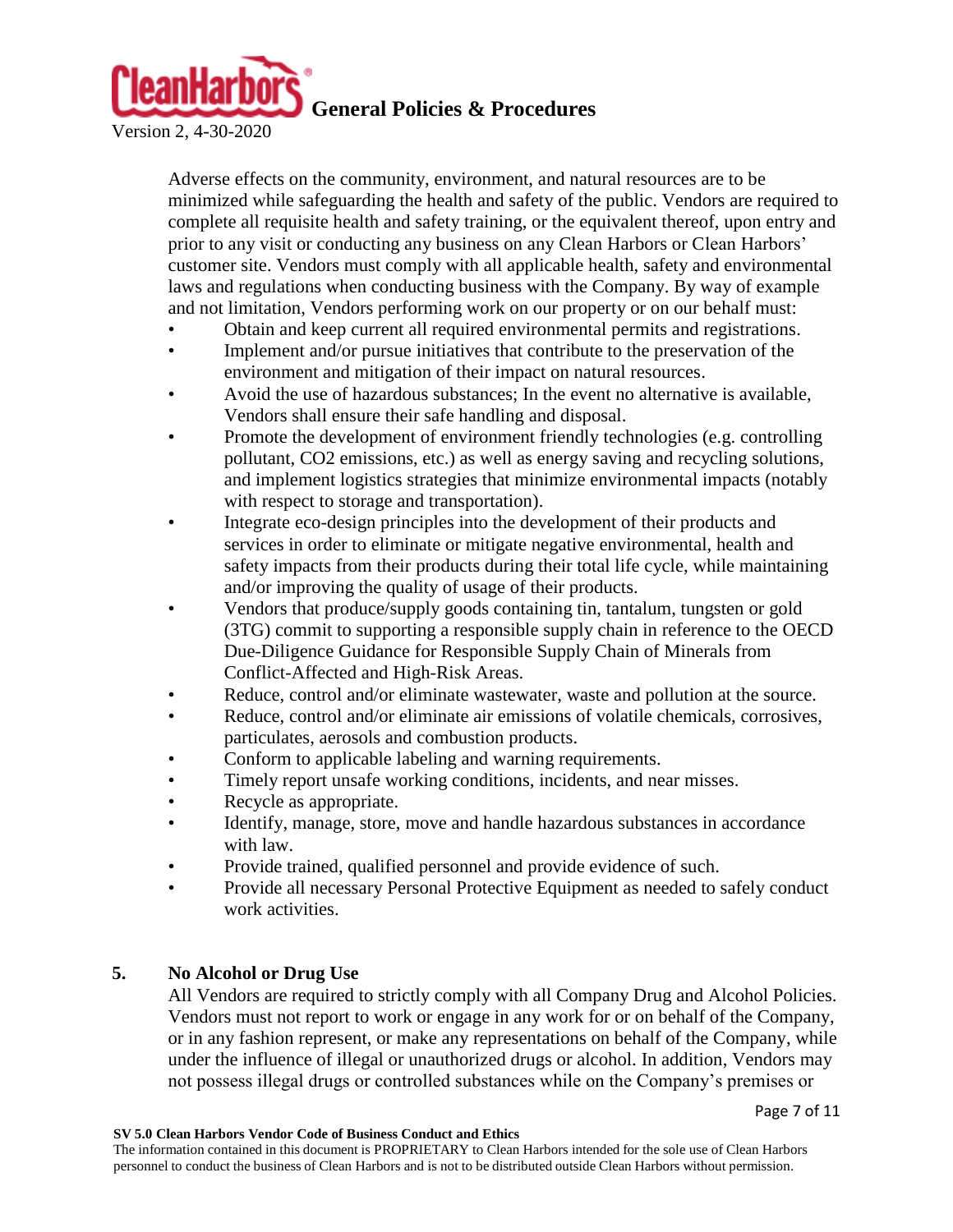

while conducting business with or for the Company. This prohibition does not include legally obtained medications used as directed by a licensed medical practitioner that do not create a safety risk (e.g., impairment while operating machinery.)

### **6. Business Ethics**

Vendors must be committed to the highest standards of ethical conduct when dealing with workers, Vendors, government and regulatory authorities and the Company. All forms of illegal or inappropriate activity, including, but not limited to, corruption, misrepresentation, extortion, embezzlement or bribery, are strictly prohibited and may result in termination of any or all agreements with the Company and possible legal action. Records prepared for the Company, including records of work time and expenses, shall be accurate, truthful and complete, and shall meet applicable standards and requirements. Most countries around the world have laws that prohibit making payments or giving anything of value to improperly influence government officials. All Vendors are expected to comply with all applicable anticorruption laws, including, but not limited to, the U.S. Foreign Corrupt Practices Act of 1977, as amended, which prohibits offering, promising, paying or providing, or authorizing the payment or providing of anything of value, directly or indirectly, to a foreign government official to improperly influence the recipient to misuse his or her official position for the purpose of obtaining or retaining business for or with, or directing business to, any person, or obtaining any improper business advantage.

Each Vendor should endeavor to deal fairly with the Company and its employees, directors, officers and external advisers. None should take unfair advantage of anyone through manipulation, concealment, abuse of privileged information, misrepresentation of material facts or any other unfair-dealing practice and uphold fair business standards in advertising, sales and competition. Employees, subcontractors, agents or affiliates of Vendors must act in a fair impartial manner and should avoid both real and perceived conflicts of interest in the business they conduct with or on behalf of the Company.

Vendors must disclose information regarding their business activities, structure, financial situation, and performance in accordance with applicable law and prevailing industry practices.

### **7. Gratuities**

Gifts, entertainment, travel, per diem reimbursements, or any other form of gratuity may not be given or received by a Vendor as a reward, encouragement or improper influence for preferential treatment. Any Vendor that wishes to give or receive modest gifts and entertainment, to or from the Company or any of its employees, is subject to preapproval.

### **8. Proper Use of Company Assets and Information**

**SV 5.0 Clean Harbors Vendor Code of Business Conduct and Ethics**

The information contained in this document is PROPRIETARY to Clean Harbors intended for the sole use of Clean Harbors personnel to conduct the business of Clean Harbors and is not to be distributed outside Clean Harbors without permission.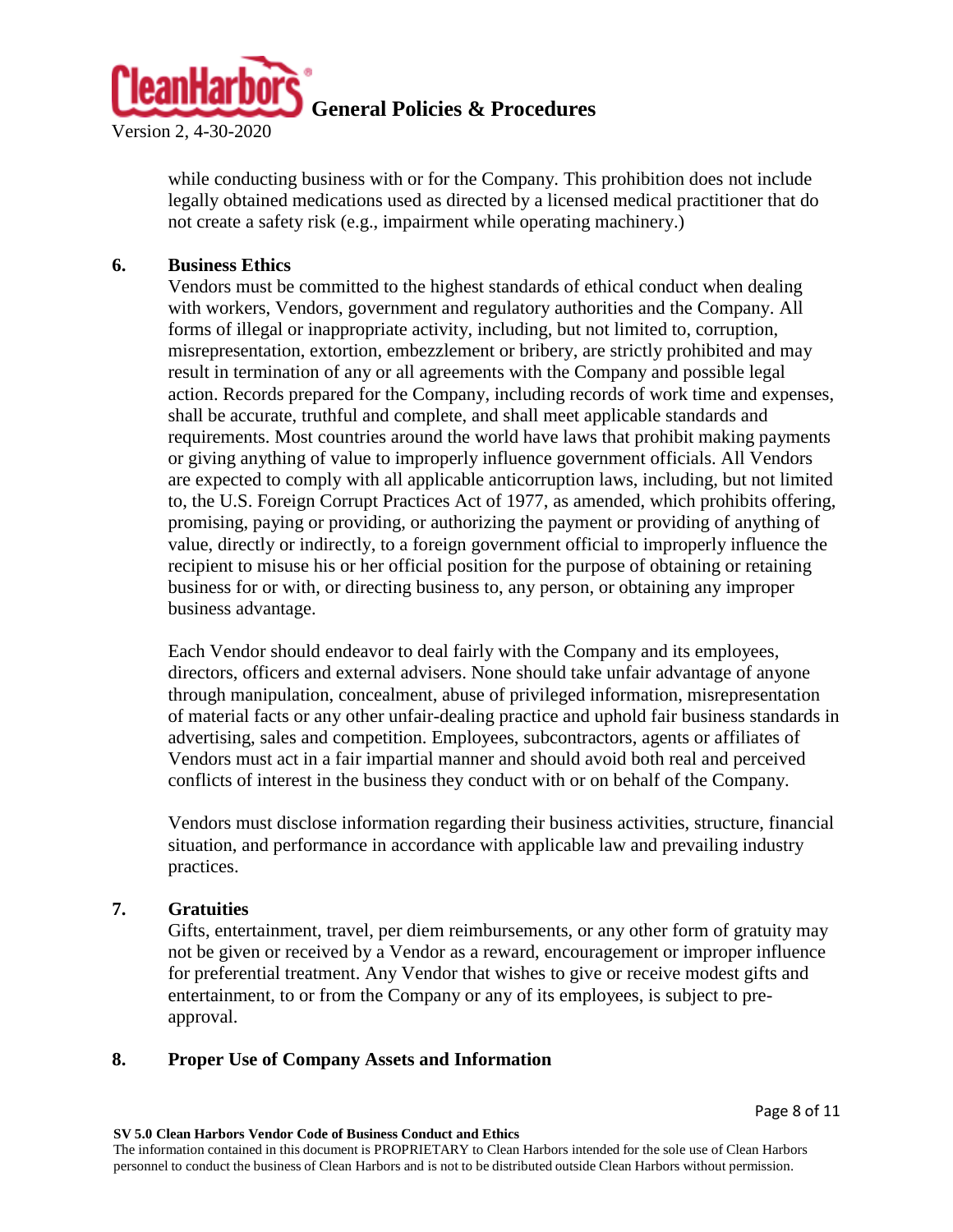

Vendors shall protect and conserve any resources made available by the Company and shall use them only for purposes authorized by the Company. Company resources include tangible items, such as vehicles, equipment, facilities, consumables and computer and communication systems, as well as intangible items, such as the Company's good name and reputation, employee productivity and sensitive information.

Vendors shall respect and not infringe the intellectual property ownership rights of the Company and others, including, but not limited to, proprietary information, copyrights, patents, trademarks and trade secrets.

Vendors acknowledge that Company information is a valuable asset. Vendors shall protect the Company's confidential information and shall not divulge, dispose of inappropriately, or copy any Company information that a reasonable business person would consider sensitive or which is designated as sensitive, proprietary or confidential, whether delivered or granted access to in oral, written, electronic or visual form and whether or not marked as "confidential." Such information includes, but is not limited to, strategic, personal, financial or unpatented technology information. Vendors shall not use or allow the use of such information for securities transactions or any improper benefit or gain. It may be appropriate in some cases for the Company and Vendors to agree to additional specific nondisclosure provisions. Vendors shall not purport to make any announcements or release any information on behalf of any member of the public, press, official body, business entity or other person, or claim or imply any endorsement by the Company or the Company's employees, without the express prior written consent of the Company.

Except as required by any applicable law, or otherwise permitted by prior written consent signed by an authorized person of the Company, Vendors are not permitted to use the Company's name, logo or trademarks or to make any public announcements or disclosures in relation to the subject matter of their contract or their dealings with any personnel of the Company.

Vendors acknowledge that the Company is a public company, subject to federal and state laws prohibiting the buying, selling or making other transfers of securities by any person who possesses, or has access to, material non-public information concerning the Company. Any Vendor who knows or has access to material non-public information regarding the Company shall not buy, sell, or transact in securities issued by the Company. Vendors shall ensure that all of Vendor's employees, subcontractors, agents and any other third party that may know or gain access to any material non-public information concerning the Company, are made aware of the trade restriction and further ensure that no improper transactions are executed by the same. Without regard to any penalties imposed by others, including but not limited to, the Securities and Exchange Commission and the New York Stock Exchange, willful violation of this Code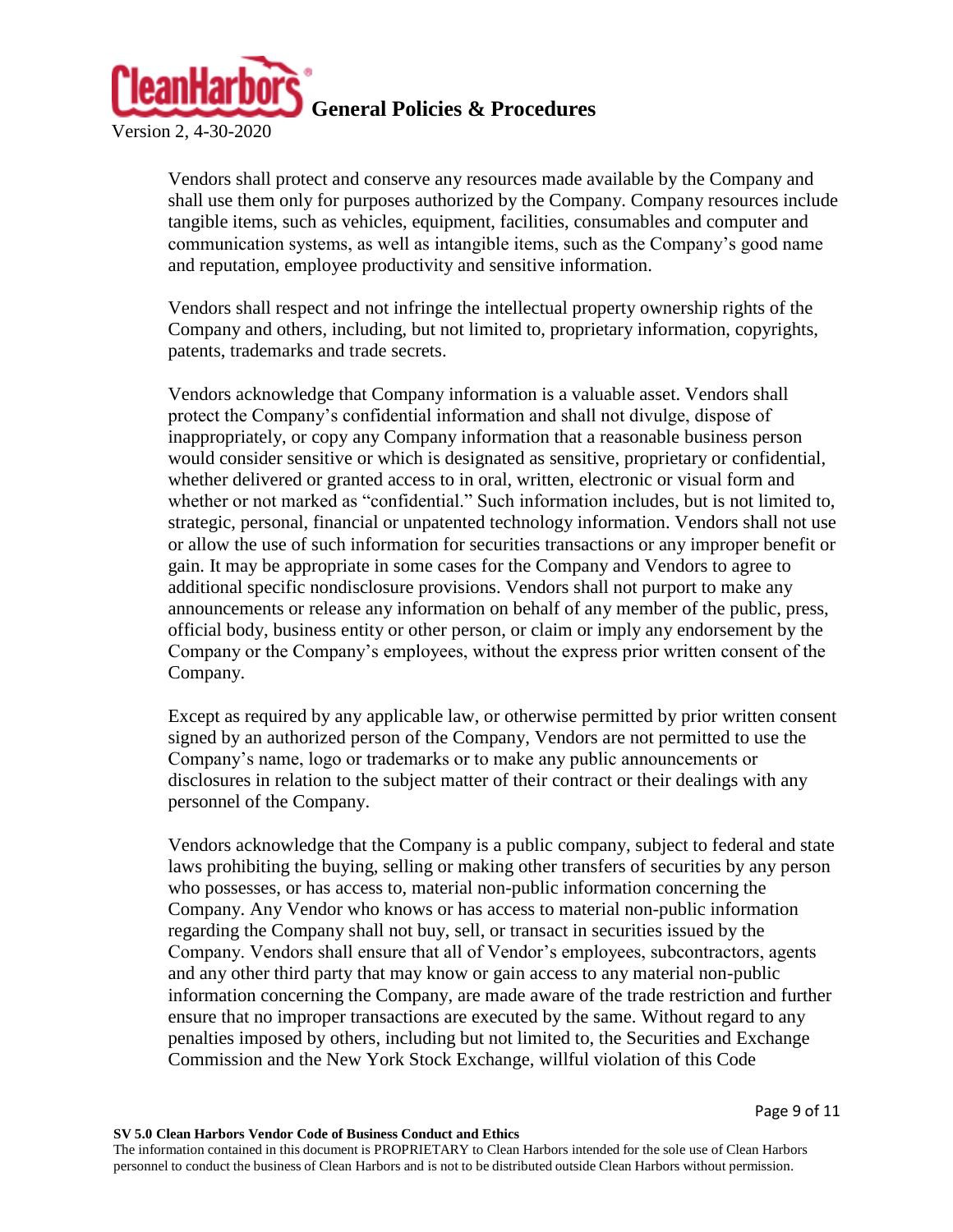

constitutes grounds for immediate termination of any business relationship with the Vendor and any affiliated agreement.

### **9. Accuracy of Business Records**

Vendors shall make and keep books and records that accurately and fairly reflect a Vendor's transactions and dispositions with the Company, and to devise and maintain an adequate system of internal accounting controls. Vendors must comply with all record keeping and retention best practices and laws, including the Foreign Corrupt Practices Act. Vendors must record and report facts accurately, honestly and objectively. Vendors shall not hide, fail to record, or make false entries. All financial books and records must conform to generally accepted accounting principles.

#### **10. Subcontractors**

Vendors must not use subcontractors in the performance of work for the Company without prior approval from the Company, and only after the subcontractor has agreed to comply with this Code. Vendors must ensure that any subcontractor used has ethical and business practices that are similar to the Company's standards and practices.

#### **11. Audits and Inspections**

Verification of compliance is subject to audits by the Company or a third party designated by or otherwise acceptable to the Company. These audits of Vendors will be conducted periodically (generally every three years), based on risk criteria and may include verification of conformance with the various sections of this Code, including, but not limited to:

- Evaluation of business ethics, records and subcontractor approvals.
- Evaluation of product sourcing, quality, and workplace health and safety.
- Evaluation of Vendor performance in the area of human rights (including human trafficking and slavery).
- Evaluation of Vendor supply chain with a focus on environmental management.

Failure of a Vendor to comply, or failure to work with the Company or a third party engaged by the Company, to correct non-complying situations is grounds for cancellation of open orders, discontinued services or termination of the business relationship.

### **12. Penalties for Non-Compliance**

The Company reserves the right to terminate its business relationship with any Vendor who violates this Code or if any of Vendor's employees, agents or subcontractors violate this Code. The Company reserves the right to terminate its business relationship with Vendors who fail to provide written confirmation to the Company, upon request by the Company, that they have a program in place to monitor their Vendors and subcontractors for compliance with this Code. The Company reserves the right to require Vendors to confirm compliance with this Code annually.

The information contained in this document is PROPRIETARY to Clean Harbors intended for the sole use of Clean Harbors personnel to conduct the business of Clean Harbors and is not to be distributed outside Clean Harbors without permission.